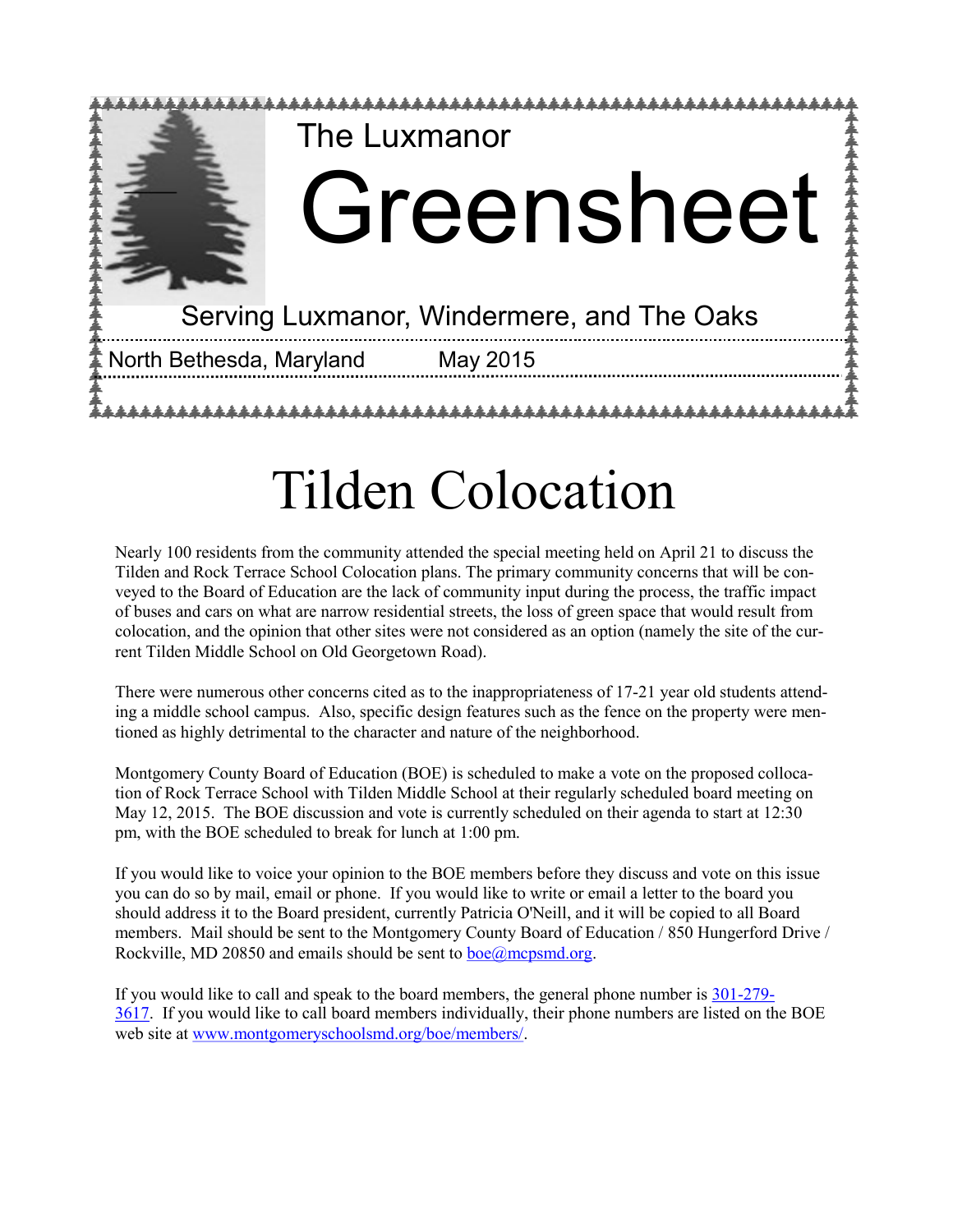### **Luxmanor Citizens Association**

**The Association serves Luxmanor, Windermere, and The Oaks.**

#### **Association Contacts:**

| <b>President</b>      | Harris Leonard                          | 897-8588                              |
|-----------------------|-----------------------------------------|---------------------------------------|
| <b>Vice-President</b> | Barbara Gold                            | 571-0173                              |
| <b>Directory</b>      | Susan Ryba                              | 881-1701                              |
| Greensheet            | Amy Peterson<br>greensheet@luxmanor.org |                                       |
| <b>Membership</b>     | Marilyn                                 |                                       |
|                       | Hammerman                               | 881-0011                              |
| <b>Public Safety</b>  | Hal Quayle                              | 881-0240                              |
| Roads/Traffic         | Jonathan Simon                          | 530-4665                              |
| <b>Schools</b>        | Debby Orsak                             | 770-2289                              |
| Listserv              | Lynn Waters                             | 215-896-8179                          |
|                       | lynnwaters@aol.com                      |                                       |
| Website               | Susan Ryba                              | 881-1701                              |
|                       |                                         | Della Stolsworth dellast1@verizon.net |
|                       | <b>Special Events</b> DeAtley Barish    | 984-9593                              |
|                       | deatley3@verizon.net                    |                                       |
| Social                |                                         | Nurit Coombe nurit.coombe@gmail.com   |
| Welcome               |                                         |                                       |
|                       | Susan Olson                             | 881-1823                              |
|                       | spolson@msn.com                         |                                       |
|                       |                                         |                                       |

### **White Flint II Development**

Did you know?

The Montgomery County Planning Board has approved the Scope of Work for White Flint 2. Details including maps and timelines, as well as concepts can be found at

http://www.montgomeryplanning.org/ community/whiteflint2/

If interested, you can also sign up there to receive future updates as the plan work progresses.



### **Speakers for May Meeting**

- Drew Morrison, legislative aide in the Office of Councilmember Roger Berliner's office will address transportation, infrastructure and the environment.
- David Hauck, representing Communities for Transit will address rapid transit as an effective response to unsustainable traffic problems.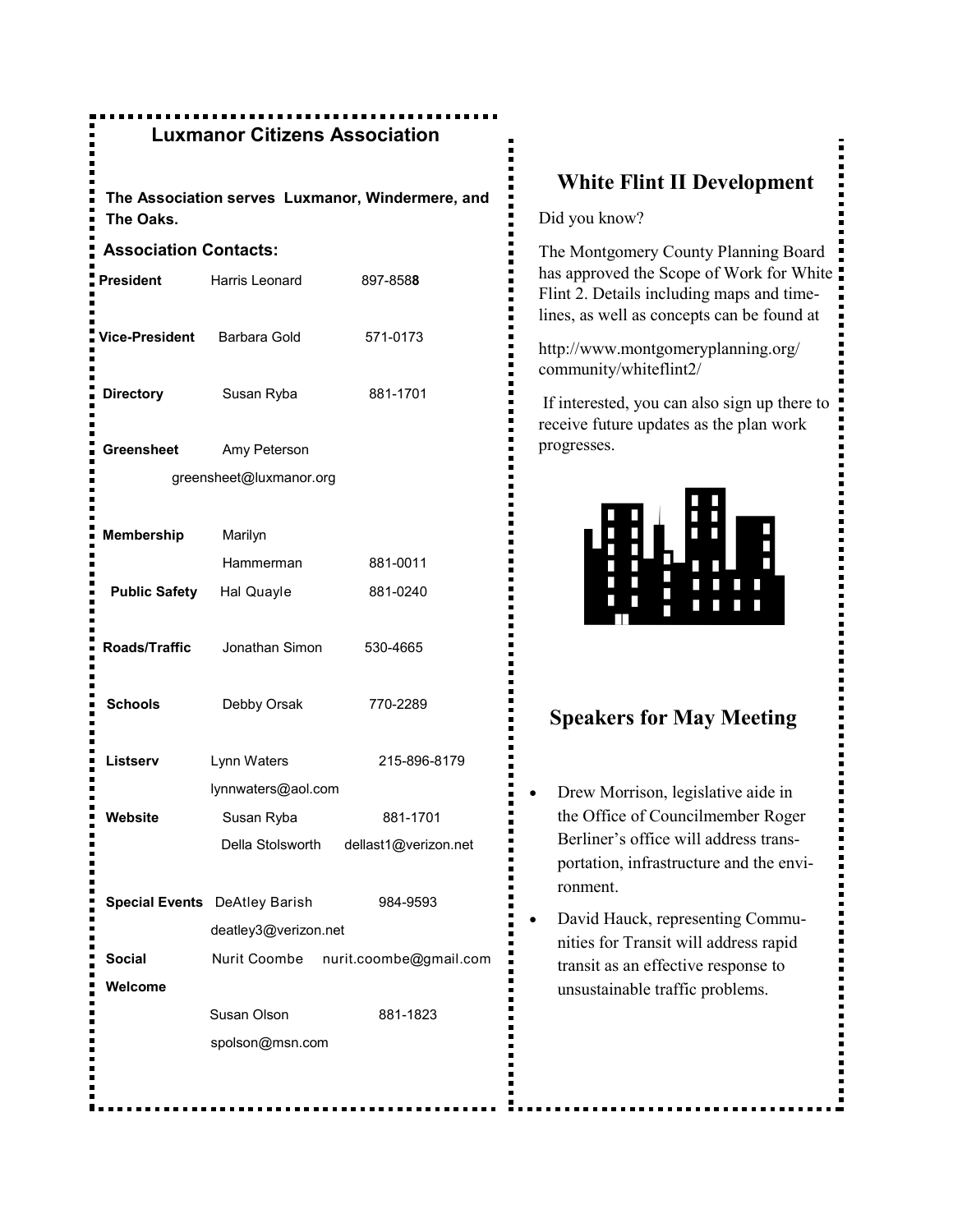### elow is part of the testimony I sent in to present before MC Board of Education. It represents my belief that LCA has an obligation to protect the rights and the property of the entire community.

Traffic has long been a concern of the LCA. Disregarding the number of additional students that may result from colocation, Tilden Middle school is projected to house 1200 students when it opens, with enrollment projected to grow as more apartments in the area are built over the next ten years. The redevelopment plan would cause a huge increase in cars and buses at the already busy intersection of Tilden Lane and Marcliff Road, and would unfairly burden the community. Tilden Lane's traffic is already very heavy, with cut through traffic from Old Georgetown Road and other streets, and cars and buses entering and exiting Luxmanor Elementary School, (which is just two blocks east of the middle school). Currently, many cars fail to stop at the four way intersection adjacent to the Tilden Middle property. At a certain point, our community's roads that surround the school will be unsafe and the amount of traffic and noise from buses will diminish the value of nearby homes and the quality of life for those residents. Before adding more students, the Board of Education needs to consider these concerns and the rights of the citizens in our community to enjoy safe roads near their homes.

As you discuss the future of Tilden Middle School realize that we, the residents of the community that will be most directly impacted by the redevelopment plan, support the Montgomery County School system. We need and want quality education for our children. The LCA has worked with the Board of Education in the past and will continue to do so in the future, with a view towards satisfying the needs of our schools, to serve the community's needs, and to protect the property values of the residents who have invested their lives in the community.

Sincerely,

Harris Leonard, LCA President

### Slate of Officers for 2015-16

\* Incumbent

To be voted on at May Community Membership Meeting May 21, 2015

|                                | modnovni        |                       |  |
|--------------------------------|-----------------|-----------------------|--|
| President:                     | Harris Leonard* | Abbe Milstein         |  |
| Vice President                 | Barbara Gold*   | <b>Jerry Ostrov</b>   |  |
| Treasurer                      | Judy Morenoff*  | <b>Barry Gudelsky</b> |  |
| <b>Recording Secretary</b>     | Joan Suwalsky*  | Constance Walker      |  |
| <b>Corresponding Secretary</b> |                 | Ed Farber             |  |
| Trustee (3 year term)          | Ken Hurdle*     |                       |  |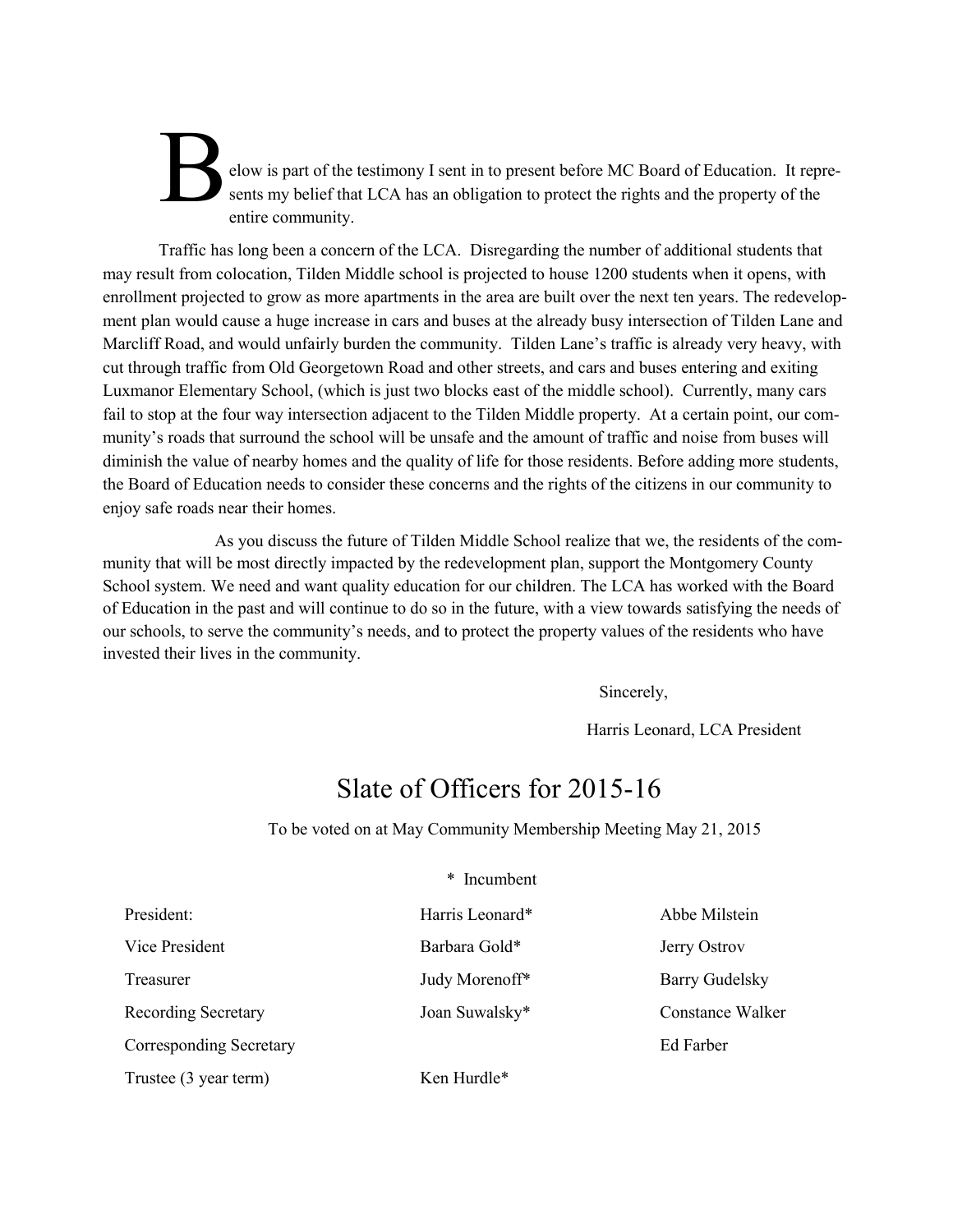All Candidates running for LCA office were invited to submit a 150 word statement expressing why they chose to run.

#### **Abbe Milstein**

My name is Abbe Milstein and I have lived in Luxmanor for the past 15 years. I am running for the position of Luxmanor Civic Association President. My husband, three children and I are very fortunate to call Luxmanor home. I am deeply committed to preserving the quality of life of Luxmanor.

I am qualified to serve as Luxmanor Civic Association President having had various career paths as an attorney, law clerk to the U.S. Senate Judiciary Committee, policy analyst for an influential think tank in D.C., and as manager on a successful congressional campaign. For the past 3 years, I have worked hard to improve Pepco's reliability in our community. My goals as president of LCA include fostering an open and transparent association.

Thank you for your time and thoughtful consideration of my candidacy.

#### **Barbara Gold**

My family and I have lived in Windermere since 1993, when we moved into the area so that our daughter could attend Luxmanor Elementary School. We have been LCA members ever since and, over the past several years, I have held the positions of LCA Corresponding Secretary and of LCA Vice President – the position in which I currently serve. I have served in these positions because I believe it is important that Windermere be represented on the LCA Board. In fact, it is I who developed and advocated for the phrase "Luxmanor, Windermere and The Oaks," which now appears on our Web site homepage and on our Greensheet masthead. In reviewing the qualifications of nonincumbent Board candidates, I note that not a single person is a Windermere resident. Accordingly, as an LCA member and Windermere resident, I am seeking reelection to the position of LCA Vice President. Thank you for your consideration.



#### **Jerry Ostrov**

Statement in support of candidacy for

LCA Vice President

My name is Jerry Ostrov. My family and I have lived in Tilden Woods for seventeen years. By chance, my neighbors and I recently discovered that the county was considering the merger of two schools at the existing holding school site.

When we expressed concern, the LCA advised that it would not take a position. We wondered: How could so large a construction program not be an LCA matter? We thought: This is an issue in which the community should have a say. However, the LCA closed the list serve to further discussion. I have served on and provided legal counsel to many nonprofit boards during my career. That experience has enhanced my appreciation of all the good things the LCA has done over the years. But I am very unhappy with how out of touch the LCA has been on the school merger issue.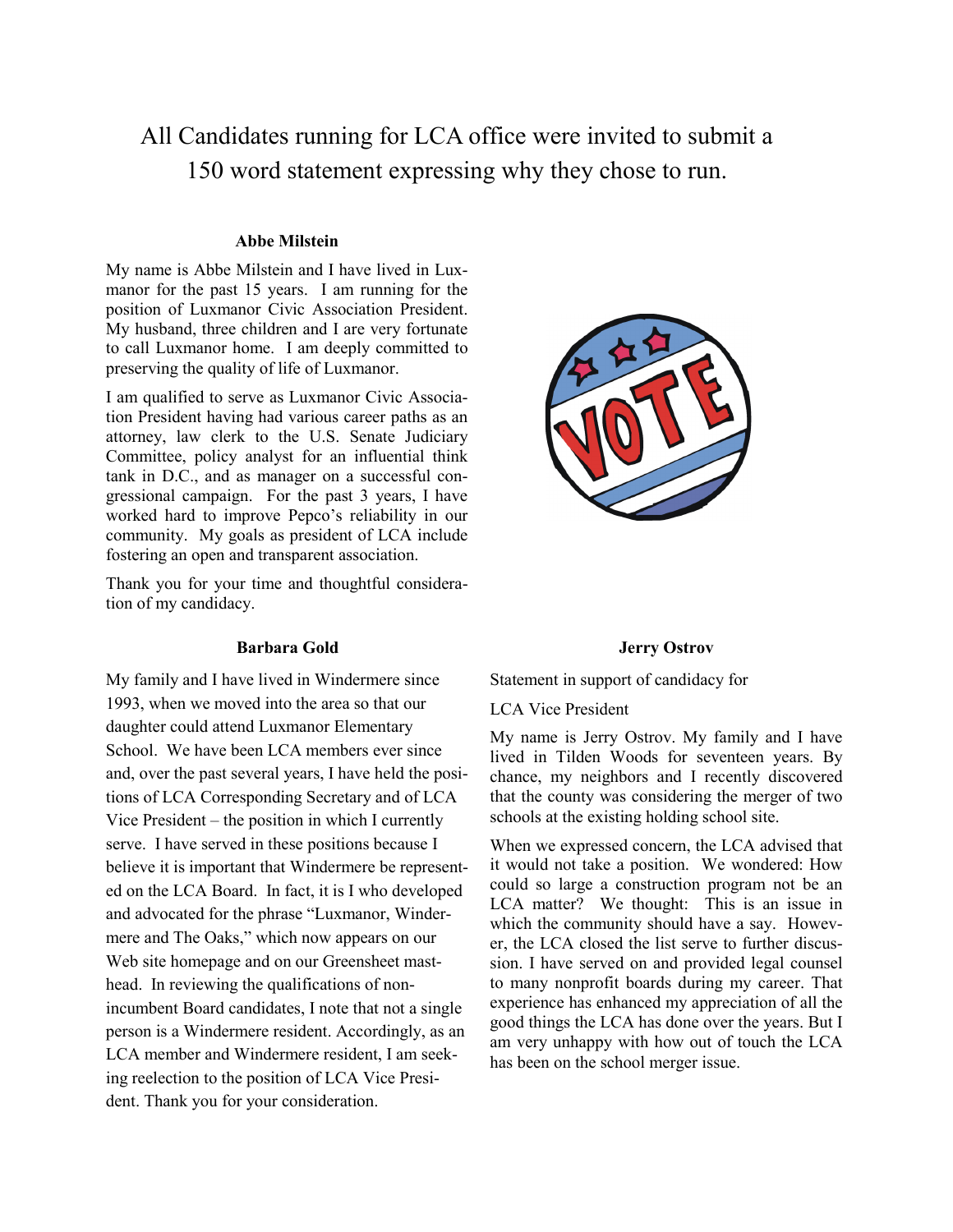#### **Judy Morenoff**

I have lived in Luxmanor since 1971. My 4 children attended Luxmanor, Tilden, Woodward and Walter Johnson. I am currently Treasurer of the LCA and have served in that role since 2010. Previously, I served as Co-Directory Editor, President, and Trustee. I believe the LCA has contributed to making this a wonderful neighborhood to live in by distributing information through our Greensheet and Listserve, providing opportunities for neighbors to meet and have fun together (Halloween Hotdogs, Books n Brunch, Art Show, and other social events) and by advocating to protect the character of our neighborhood -- and should continue to do so.

#### **Joan Suwalsky**

Joan Suwalsky moved to Luxmanor in 1987 with her husband and children, both of whom attended Luxmanor, Tilden, and Walter Johnson. Active on the Luxmanor ES PTA, Joan has also served as LCA Recording Secretary on two separate occasions, the latest being from June, 2010 to present. A research scientist at NIH, avid gardener, and long-time neighborhood walker of dogs, Joan deeply appreciates the natural beauty of the Luxmanor neighborhood and believes that it must be preserved. She values the close availability of excellent public schools, believing that they enhance the sense of neighborhood. How to preserve both our schools and the neighborhood's quality of life is a key concern of hers. Finally, she is proud of the community's long tradition of thoughtful, collective activism in dealing with issues of importance to the neighborhood. She will intelligently advocate for the best possible resolution of the Tilden MS reconstruction issues.

#### **Barry Gudelsky**

My name is Barry Gudelsky. I have lived most of my life as a resident of Luxmanor. I am running for the position of Luxmanor Civic Association Treasurer. The community of Luxmanor means a great deal to me and my family. We are deeply invested in preserving the nature and character of Luxmanor and my personal commitment to ensuring a high quality of life for Luxmanor's residents spans several decades. I believe I am qualified to serve as Luxmanor Civic Association Treasurer having managed my family's business of for a number of years. My goals for our Civic Association include providing for a more open and transparent process and encouraging the discourse of information on our community List Serve. By serving as Treasurer of our Association, I believe that I can have a beneficial impact on the community. Thank you for your time and thoughtful consideration of my candidacy.

#### **Constance Walker**

Statement in support of candidacy for recording secretary

My family and I have lived in Luxmanor since 1966 and, like my neighbors, have paid dues to the LCA for many, many years. My husband managed a neighborhood league baseball team and my son played on it. I've participated in community social events, attended civic meetings, and have enjoyed life in Luxmanor and want to participate in keeping the community

"neighbor-friendly."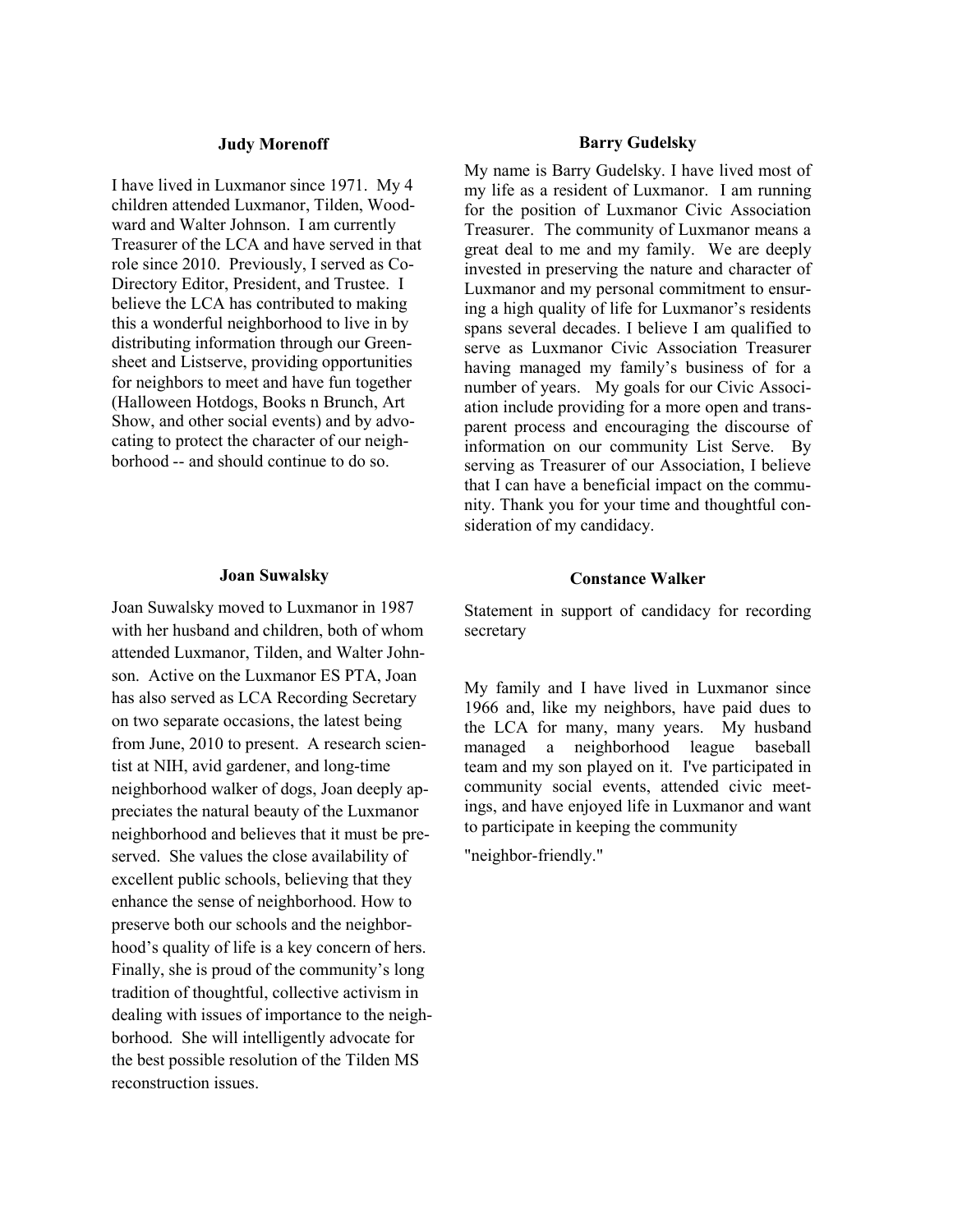#### **Ed Farber**

Statement in support of candidacy for corresponding secretary

For the 30 years I've lived in Luxmanor, the LCA helped maintain a strong, welcoming and compassionate community. But recently, the LCA has failed in its mission to inform and represent Luxmanor's interests. The failure of the LCA to be in front of the issue of merging two schools on the Tilden Lane site and the censorship of the list serve on this topic, demand leadership change. When Board members were asked their positions on the Tilden Lane merger, most did not reply. But when one sitting member responded, "If and when I decide to take a position on this matter it will become known at an appropriate time to all who need to know", I recognized greater transparency from our Board is required. Having served on numerous educational, health care and professional boards, I believe a new leadership team can best protect the interests of all of our community.



 Election to be held at the General Membership Meeting in May

Thank you to the 2015 nominating committee: Jim Caskey, Carol Gelfeld and Della Stolsworth (LCA board member)

Remember to mark your calendars for the LCA General Meeting

Thursday, May 21

7:30 p.m.

Trinity Church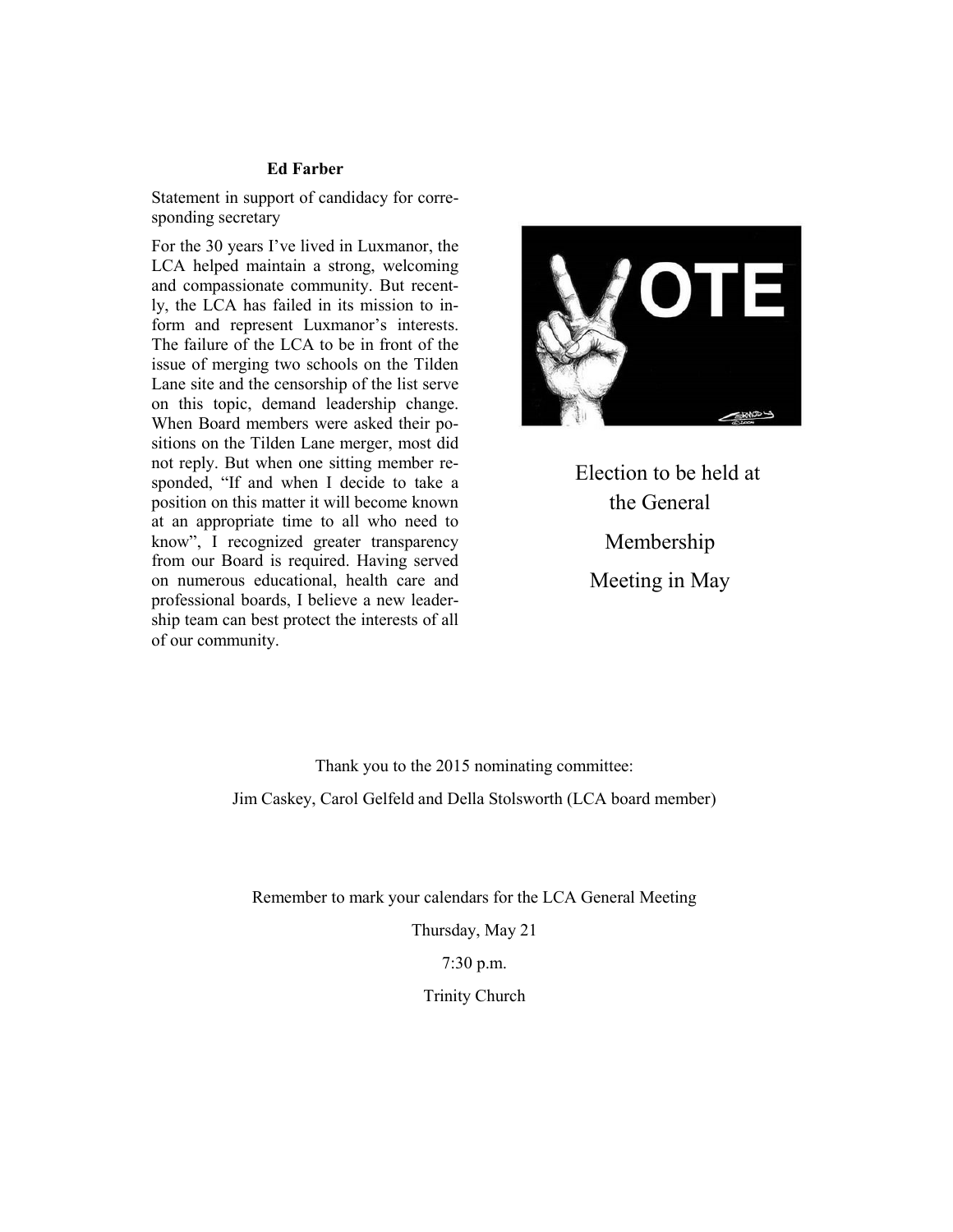# **Paul & Celine Silver Memorial 5k Coming Soon!**

This year's Paul and Celine Silver Memorial 5K is

# **Sunday June 7 @ 9:00 am at Tilden Woods Park**.

## **You can register online at <http://paulandcelinesilver.org/>**

All donation and proceeds will go towards funding the scholarships and internship programs created in Paul and Celine's honor. Your support will help students who share the same passion and dedication as Paul and Celine, realize their goals and dreams in their respective fields If you want to volunteer at this event, please contact Karen M. Stone @ [silver.karen@gmail.com](mailto:silver.karen@gmail.com) or at [info@paulandcelinesilver.org](mailto:info@paulandcelinesilver.org)



Looking forward to seeing you on Sunday June 7, 2015!!!

*Keep the legacy of Paul and Celine alive by*

# **BECOMING A SPONSOR!**

**With your sponsorship, we will include your company or family's name on our website, and we will be happy to post banners or give out marketing/advertising materials for your company!**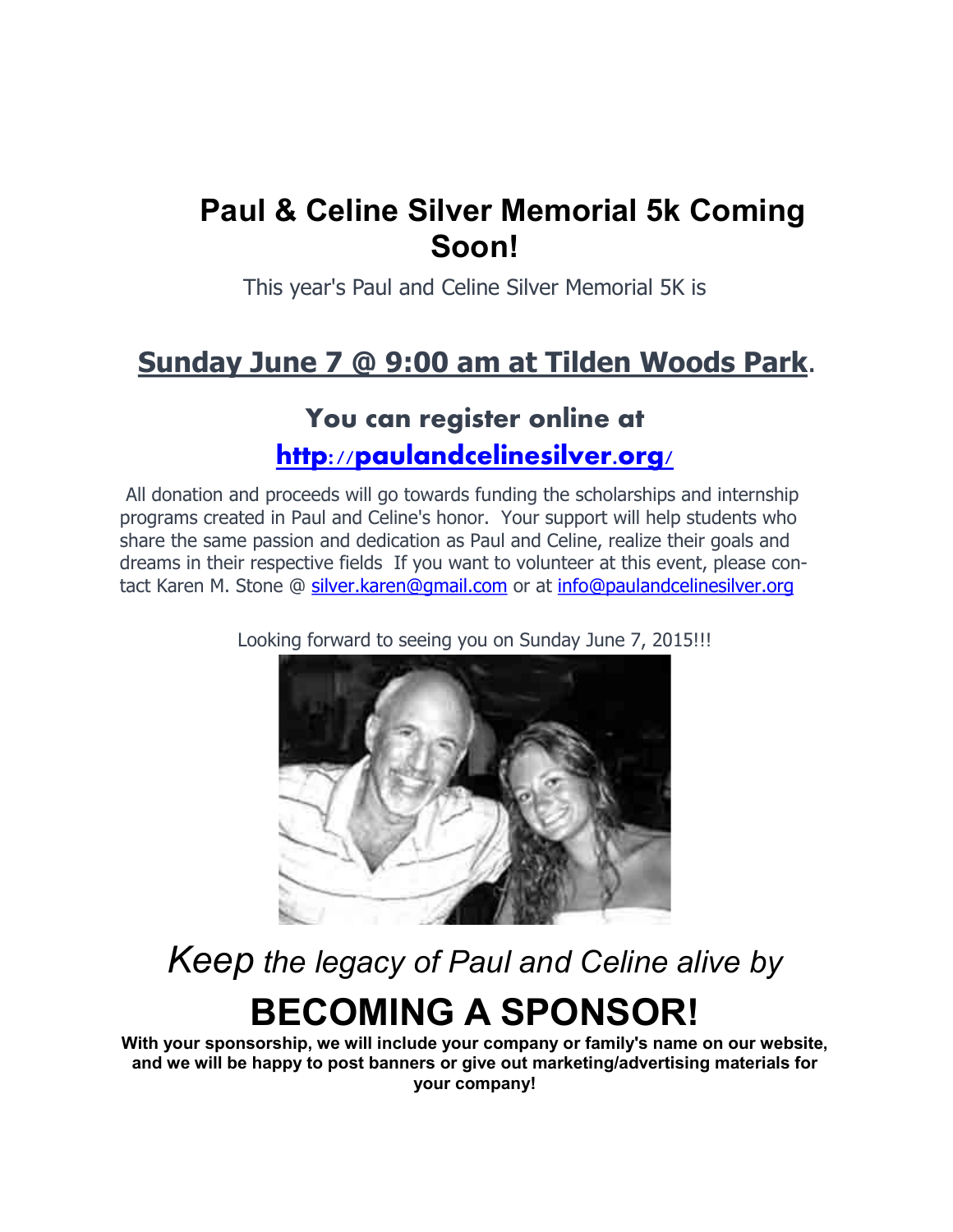### Luxmanor Citizens Association Proposed Budget for FY 2016 (6/1/15 – 5/31/16)

| <u>Item</u>                  | FY 2015       | Actual  | FY 2016       | <b>Notes</b>   |   |
|------------------------------|---------------|---------|---------------|----------------|---|
|                              | <b>Budget</b> | 4/23/15 | <b>Budget</b> |                |   |
| Income                       |               |         |               |                |   |
| Memberships                  | 21,900        | 22,018  | 21,900        |                |   |
| Associate Memberships        | 15            | 15      | 15            |                |   |
| Advertising                  | 0             | 0       | 0             |                |   |
| Interest                     |               | 50      | 51            | 50             |   |
| Other (Contributions)        | <u>10</u>     | 40      | <u> 10</u>    |                |   |
| <b>Total Income</b>          | 21,975        | 22,124  | 21,975        |                |   |
| <b>Expenses</b>              |               |         |               |                |   |
| <b>Greensheet Production</b> | 4,500         | 4,266   | 5,000         | 1              |   |
| <b>Directory Production</b>  | 1,900         | 1,857   | 1,900         |                |   |
| <b>Website Maintenance</b>   | 200           | 228     | 250           |                |   |
| PayPal Fee                   | 60            | 45      | 60            |                |   |
| Paid Listserve Provider      | 2,000         | --      | --            | $\overline{2}$ |   |
| <b>USPS</b>                  | 2,800         | 2,220   | 2,800         |                |   |
| Permit                       | [200]         | [220]   | [220]         |                |   |
| Mailings                     | [2,600]       | [2,000] | [2,580]       |                |   |
| Insurance                    | 1,900         | 1,878   | 1,900         |                |   |
| <b>Bank Charges</b>          | 10            | 1       | 10            |                |   |
| <b>School Grants</b>         | 2,000         | 2,000   | 2,000         | 3              |   |
| Walter Johnson               |               | [500]   |               |                |   |
| <b>WJ Prom Breakfast</b>     |               | [500]   |               |                |   |
| Tilden                       |               | [500]   |               |                |   |
| Luxmanor                     |               | $[500]$ |               |                |   |
| <b>General Meetings</b>      | 575           | 583     | 600           |                |   |
| <b>Special Events</b>        | 2,500         |         | 804           | 2,500          | 4 |
| Silver Scholarship Run       |               | $[250]$ |               |                |   |
| <b>Halloween Parties</b>     |               | $[277]$ |               |                |   |
| Softball Game, Picnic        |               |         |               |                |   |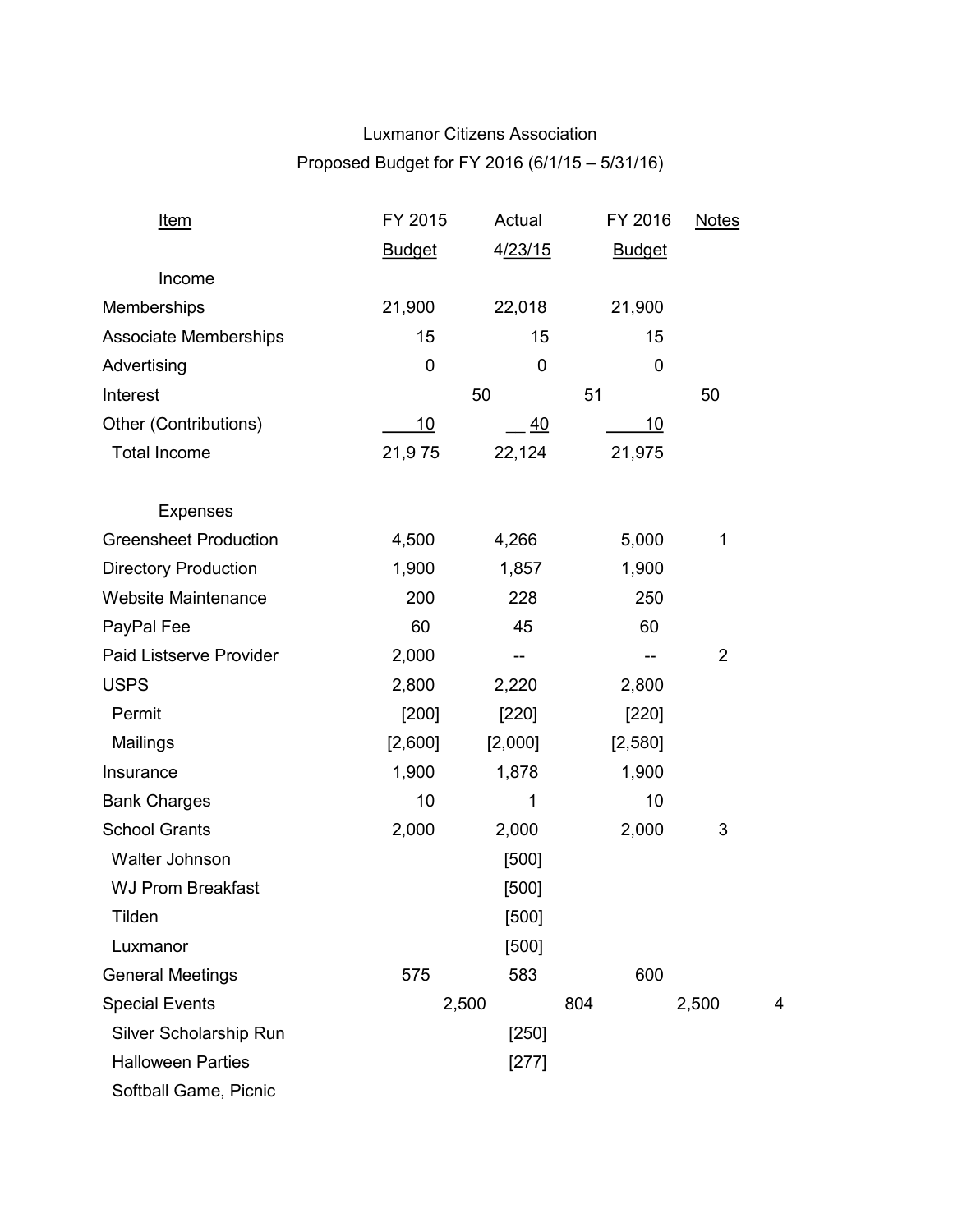|                                    |                          | (Proposed Budget for FY 2015 (6/1/14 - 5/31/15), p.2 |                          |              |
|------------------------------------|--------------------------|------------------------------------------------------|--------------------------|--------------|
| <u>Item</u>                        | FY 2015<br><b>Budget</b> | Actual<br>4/23/15                                    | FY 2016<br><b>Budget</b> | <b>Notes</b> |
| Art Show                           |                          |                                                      |                          |              |
| Other                              |                          |                                                      |                          |              |
| President's Discretionary Fund     | 300                      |                                                      | 300                      |              |
| Thank you, Sympathy Gifts          | 250                      | 100                                                  | 250                      |              |
| Committees                         | 1,175                    | 280                                                  | 1,175                    |              |
| Environment                        | $[25]$                   |                                                      | $[25]$                   |              |
| Garden & Landscape                 | [300]                    | [280]                                                | [300]                    | 5            |
| Membership                         | [575]                    |                                                      | [575]                    |              |
| Planning & Development             | $[25]$                   |                                                      | $[25]$                   |              |
| Roads & Traffic                    | $[25]$                   |                                                      | $[25]$                   |              |
| Safety                             | $[25]$                   |                                                      | $[25]$                   |              |
| Welcome                            | [200]                    |                                                      | [200]                    | 6            |
| Other                              | 200                      |                                                      | 200                      |              |
| <b>Total Expenses</b>              | 20,370                   | 15,252                                               | 18,945                   |              |
| <b>Total Income Minus Expenses</b> | 1,605                    | 7,582                                                | 3,030                    |              |
| (available for later allocation)   |                          |                                                      |                          |              |
| One time Expenses from Reserves    |                          |                                                      |                          |              |
| <b>Traffic Consultant</b>          | 10,000                   |                                                      |                          |              |
| Website Redesign & Implementation  | 7,000                    | 6,075                                                |                          |              |
| <b>Bank Account Balances</b>       |                          |                                                      |                          |              |
| <b>Checking Account</b>            | 7,290.83                 |                                                      |                          |              |
| Money Market Account               | 60,799.47                |                                                      |                          |              |
| PayPal Balance                     | 160.77                   |                                                      |                          |              |
| <b>LCA Total</b>                   | 68,751.07                |                                                      |                          |              |

**Notes** 

1. Greensheet production cost about \$800 per issue. We anticipate 1 more issue, raising cost to 4,900-\$5,000.

2. We budgeted in FY 2015 for a paid listserve provider because of major problems with Yahoo. Yahoo has improved, and we haven't found a better option,. No change is anticipated at this point.

3. We have made 4 \$500 grants this Spring, and budget assumes we'll continue to do that.

4. Budget is based on prior years. Special events could include speakers, party, tour, cookie exchange, art show, whatever members would like and volunteers are available to plan.

5. Funds have been used for clean up of paths and traffic circle plantings. The needs vary from year to year.

6. Funds are provided for mailings and welcome packages for new residents; bill for this year has not yet been received or paid.